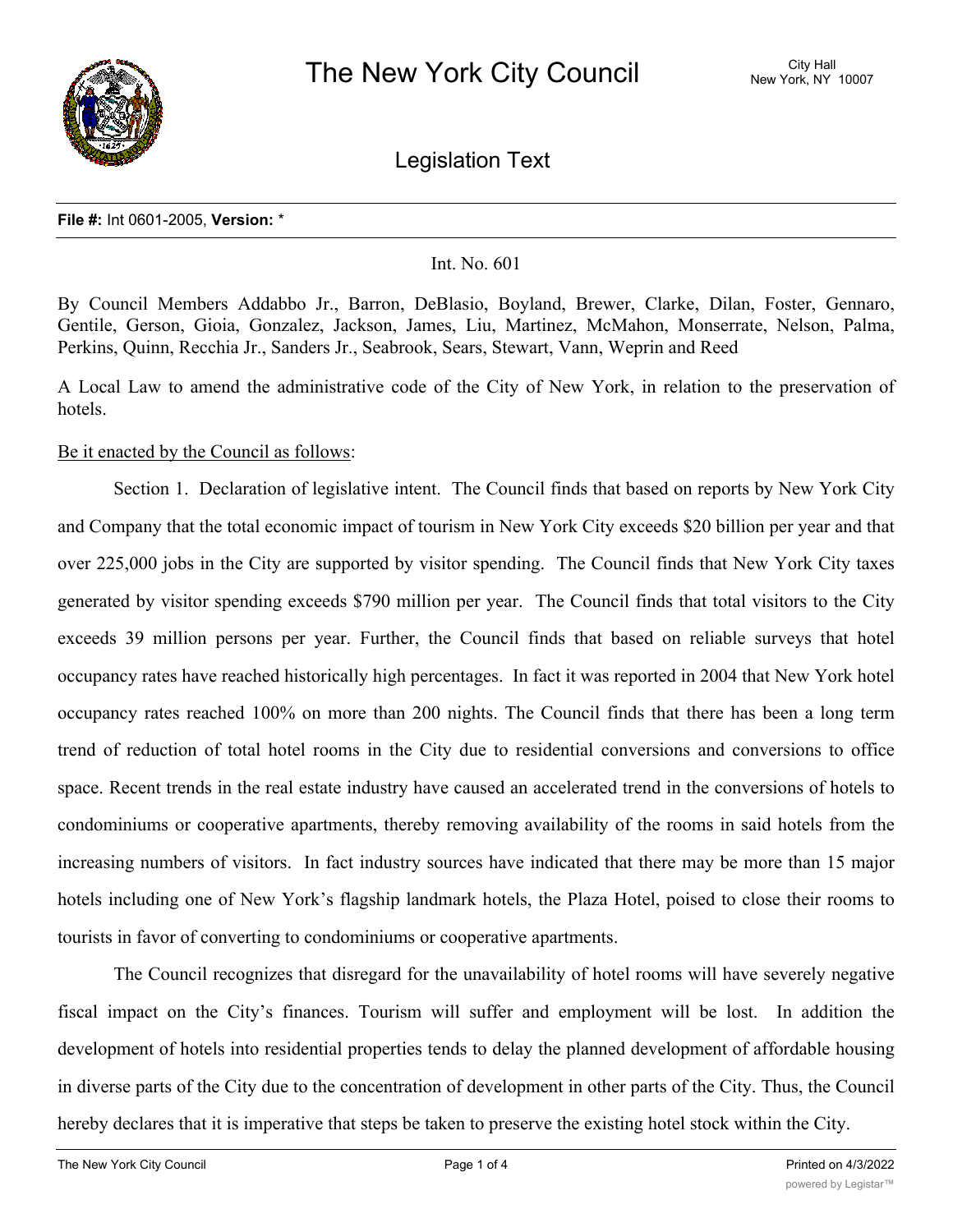§2. Section 26-701 of the administrative code of the city of New York is amended to read as follows:

§26-701 Application. The provisions of this chapter shall apply to conversions from rental to cooperative or condominium status of a building or a group of buildings or a development for which a plan must be filed with the state department of law pursuant to section three hundred fifty-two-eeee of the general business law and the conversion of any hotel space to cooperative or condominium status or changes of certain uses of hotel space.

§3. Section 26-702 of the administrative code of the city of New York is amended by adding thereto new subdivisions e through i, to read as follows:

e. "Hotel" shall mean (i) a hotel, as such term is defined in the housing maintenance code; (ii) any structure or part thereof containing living or sleeping accommodations which is used or intended to be used for transient occupancy; (iii) any apartment hotel or transient hotel as defined in the Zoning Resolution; or (iv) any structure or part thereof which is used to provide short term rentals or owned or leased by an entity engaged in the business of providing short term rentals. For purposes of this subdivision, a lease, sublease, license or any other form of rental agreement for a period of less than six months shall be deemed to be a short term rental.

f. "Owner" as used in §26-708 of this chapter shall mean the person or entity having the legal right to establish a cooperative or condominium form of ownership with respect to a hotel space.

g. "Hotel space" shall mean any and all space within a hotel on or after January 1, 2005 including , but not limited to, accessory hotel space.

h. "Accessory hotel space" shall mean space designed to be, or used in a manner, that is accessory to a hotel, including, but not limited to, retail space, lobby areas, reception areas, administrative offices, storage areas, laundries, food and beverage facilities and banquet and conference facilities.

i. "Primary hotel space" shall mean all hotel space other than accessory hotel space.

§4. Chapter 7 of title 26 of the administrative code of the city of New York is amended by renumbering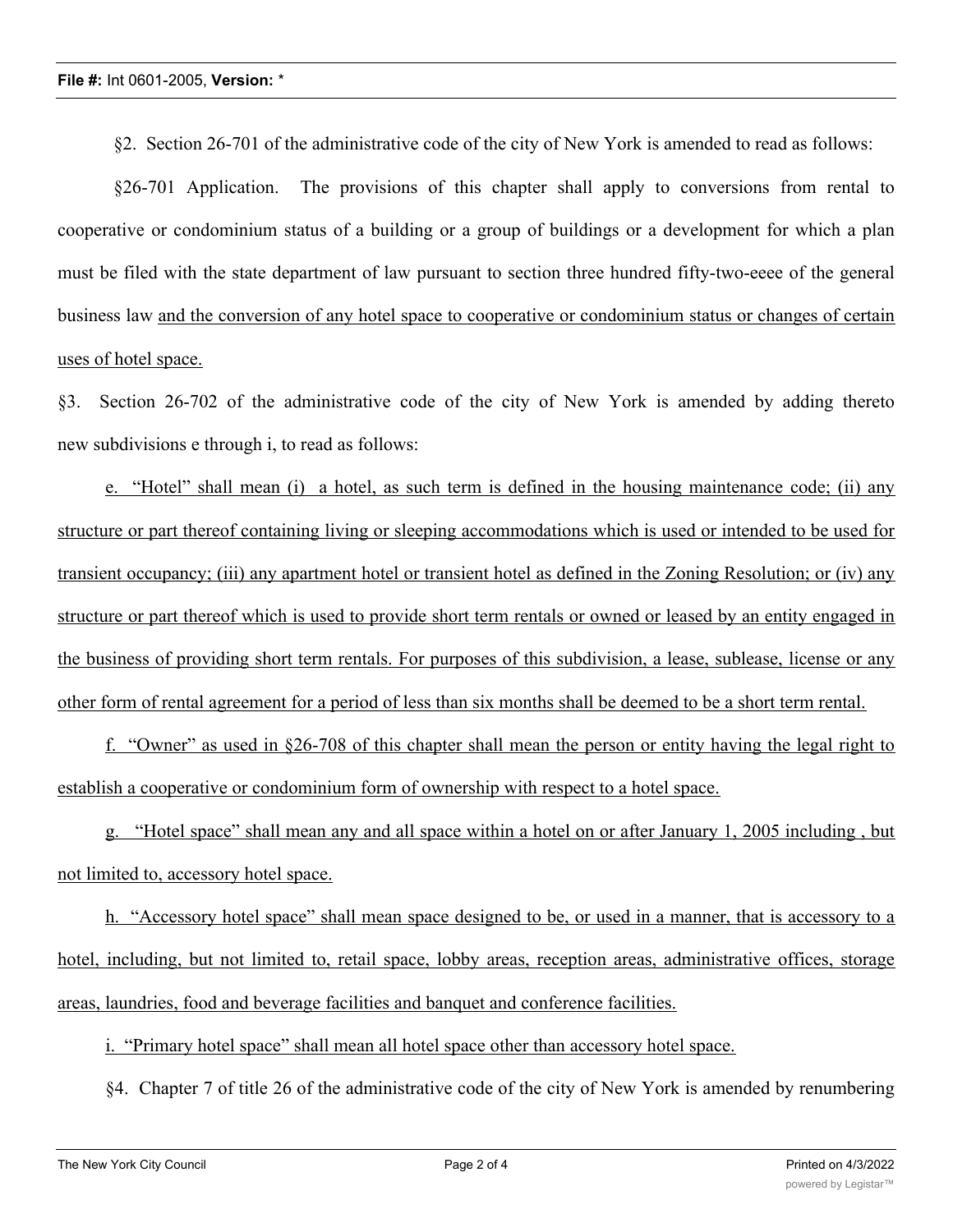section 26-708 as section 26-709 and by adding a new section 26-708 to read as follows:

§ 26-708 a. No hotel space shall be used for any non-hotel residential use or non-hotel office use, except that nothing in this section shall preclude conversion of hotel space to a cooperative or condominium form of ownership provided that all of the hotel space within such hotel shall constitute a single cooperative hotel space unit or single hotel space condominium unit which hotel space unit may not thereafter be subdivided except in accordance with subdivisions b or c of this section.

b. If an owner elects to convert hotel space to a cooperative or condominium form of ownership, such owner may also elect to utilize for any lawful purpose including, but not limited to, non-hotel residential use and office use, up to, but not exceeding, twenty percent of the square footage of the primary hotel space in such hotel, to be known as "new use space". Such new use space may be converted into one or more cooperative or condominium units. If such owner elects to create new use space, such election shall also constitute an election to create a single cooperative unit or a single condominium unit, to be known as the "final hotel unit", for the balance of such hotel space. Such final hotel unit shall not thereafter be subdivided and shall not thereafter be used for any purpose or use other than as a hotel, including accessory hotel space. The new use space may be used for any lawful purpose only after the creation of the final hotel unit, in compliance with this subdivision and all other applicable provisions of law. The limitation against further subdivision of the final hotel unit and the requirement that such unit thereafter not be used for any purpose other than as a hotel shall be recorded as a covenant to run with the land and shall be binding upon all successors in ownership, lessees and assignees of the final hotel unit. The election to create new use space may be exercised only once with respect to any hotel, irrespective of changes of ownership from time-to-time and may never be used with respect to a final hotel unit.

c. The owner of any hotel space may apply to the department of housing preservation and development for relief from the provisions of this section if such owner is unable to earn a reasonable financial return on such hotel space. Upon a finding after a hearing by the department of housing preservation and development that such applicant is unable to earn a reasonable financial return on such hotel space, the department of